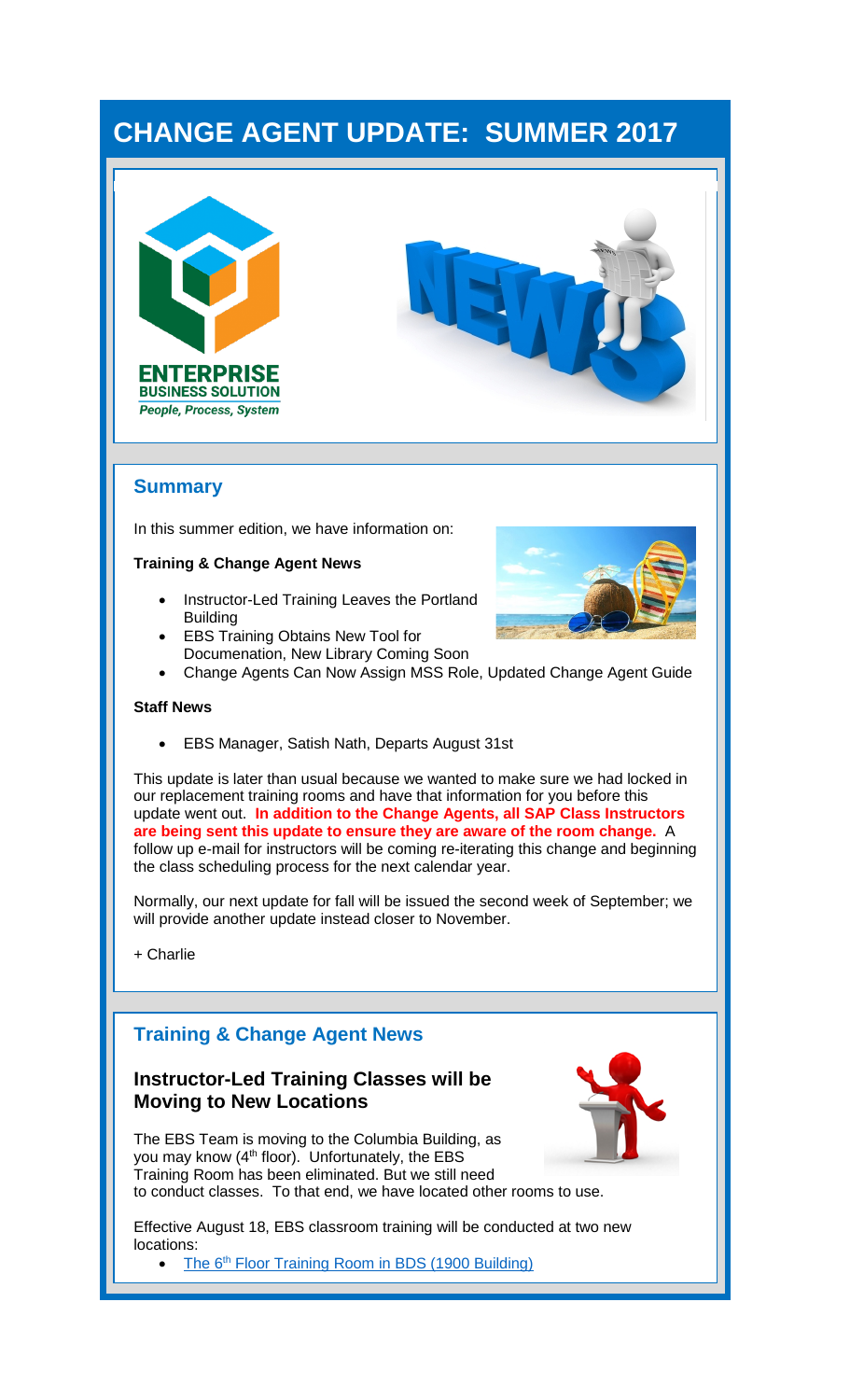The 6<sup>th</sup> [Floor Revenue Bureau Training Room \(Columbia Square\).](https://goo.gl/maps/RC7D9mihEGR2)

All current classes in the schedule will be re-assigned to these rooms and CityLearner will be updated to reflect the change and ensure email notifications list the correct location.

One downside of the move is that EBS no longer "owns" the rooms and consequently we cannot reserve it for others who have relied on us in the past to get them a training space when EBS was not using it for SAP classes. Bureaus will need to locate their own spaces and may need to prepare for a cost; BDS, for example, charges EBS for our use of the room.

As you can see below, classes after 8/18 will be in new locations. Dates in orange will be in new classrooms.

| <b>Class</b>                                                             | <b>Session 3</b> | Session 4 | <b>Session 5</b> | Session 6 | <b>New Location</b>          |
|--------------------------------------------------------------------------|------------------|-----------|------------------|-----------|------------------------------|
| AP-Accounts Payable Processor                                            | 8/16/17          | 10/11/17  | 2/21/18          |           | <b>BDS Training Room</b>     |
| <b>AR-Billing Request Processor</b>                                      | 10/9/17          |           |                  |           | <b>BDS Training Room</b>     |
| <b>BOBJ</b> Introduction                                                 | 7/17/17          | 9/25/17   |                  |           | Revenue Bureau Training Room |
| CO/FM - Internal Orders, Internal Services, & Bureau to<br><b>Bureau</b> |                  |           |                  |           | <b>BDS Training Room</b>     |
| <b>FA-Asset Accounting</b>                                               |                  |           |                  |           | <b>BDS Training Room</b>     |
| <b>GL-Journal Entry Processing</b>                                       | 8/21/17          | 11/6/17   |                  |           | <b>BDS Training Room</b>     |
| <b>MM-Contract Process</b>                                               | 8/22/17          | 10/24/17  |                  |           | <b>BDS Training Room</b>     |
| <b>MM-PO Process Distributed</b>                                         | 10/4/17          |           |                  |           | <b>BDS Training Room</b>     |
| <b>MM-Requisition Process</b>                                            | 5/16/17          | 7/31/17   | 10/3/17          | 11/14/17  | <b>BDS Training Room</b>     |
| PA-Maintain HR Master Data                                               |                  |           |                  |           | <b>BDS Training Room</b>     |
| <b>PS-Project Accounting</b>                                             |                  |           |                  |           | Revenue Bureau Training Room |
| <b>TM-Timekeeping Process</b>                                            | 5/10/17          | 7/18/17   | 9/26/17          | 11/2/17   | <b>BDS Training Room</b>     |
| <b>BOBJ Workshops:</b>                                                   | Weekly           | Weekly    | Weekly           | Weekly    | Revenue Bureau Training Room |
| <b>BOBJ Workshops:</b>                                                   | Weekly           | Weekly    | Weekly           | Weekly    | Revenue Bureau Training Room |

If you have questions, get in touch with Charlie Dudley directly.

## **Training Documentation Tool Coming Soon (really!)**

SAP Documentation will be completely revised and re-authored by the EBS Team over the next 12 months!

After a lengthy RFP process a vendor and solution were selected for updating and maintaining our SAP document / training library. We are in the final stages of completing the contract.

This new solution will enable us to:

- Rapidly create training documents using a "recording" method.
- From the recording multiple document types can be created (simulations, PDFs, Word Docs, Task Lists, etc.)
- Corrections to recordings correct ALL document types simultaneously.
- Workflow is built in so that once an author is done, there is review to test and finalize the document prior to publication.
- Workflow is also set up so that the document "owner" is pinged via email after a specified period of time for required review to ensure the document is current (and if not that it is edited and corrected).
- The next version will also handle video (coming in late 2017).
- The software will be EBS's first cloud-based solution.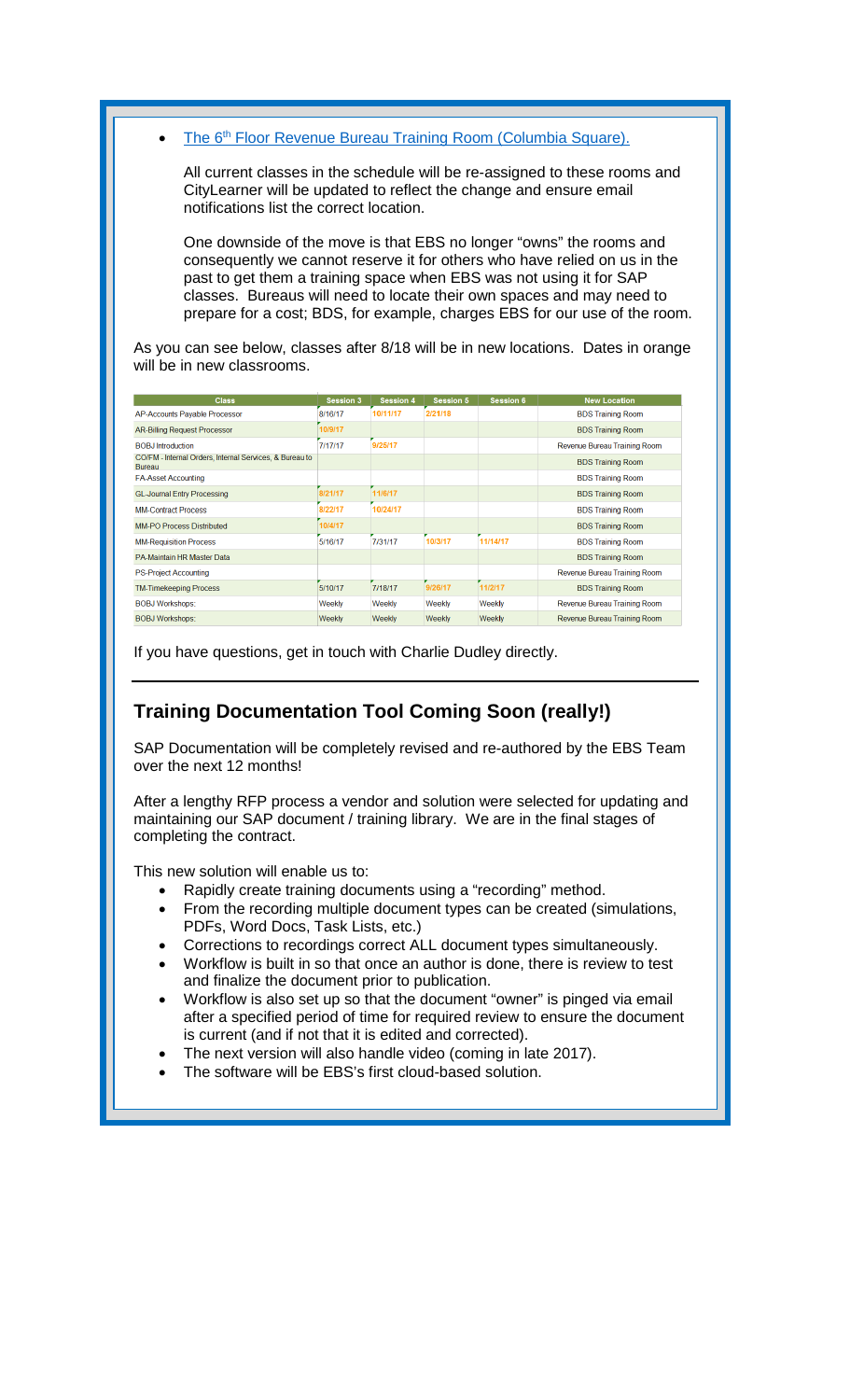

Some of you will recognize the name of the vendor and the solution: Ancile's uPerform. During implementation my predecessors had this tool. They did not use it extensively because of various difficulties; most notably, the tool's engine was built on Flash. The new version of uPerform does NOT use Flash, but instead is built using the most modern programming standards and is HTML5 compliant.

Longer-term, once EBS's document library is updated we will be working with Training & Workforce Development to roll this tool out to more bureaus and training units that could use its capabilities at no cost to them. The goal is that wherever this tool can be used that other units in the City use it to create document libraries of their own for use with employees for training, succession planning, development, and documenting key processes.

More to come on this as we implement and deploy the system. But expect brandnew, up-to-date SAP documentation, simulations, and video instructions in the coming year!

## **Change Agents Can Now Assign Manager Self-Service Role**

As most of you know, as Change Agent, you can assign (using t-code ZROLE) from your desktop SAP GUI two roles:

- RP\_C\_HR\_EMPLOYEE\_SELF\_SERVICE;
- RP\_S\_LSO\_LEARNER.

EBS has added the additional role of MSS to this t-code, so each of you can now assign RP\_S\_HR\_MANAGER\_SELF\_SERVICE as needed. (Note: when the MSS role is assigned, the role RP\_C\_LIMITED\_PROF\_USER\_DISPLAY is automatically assigned along with it.)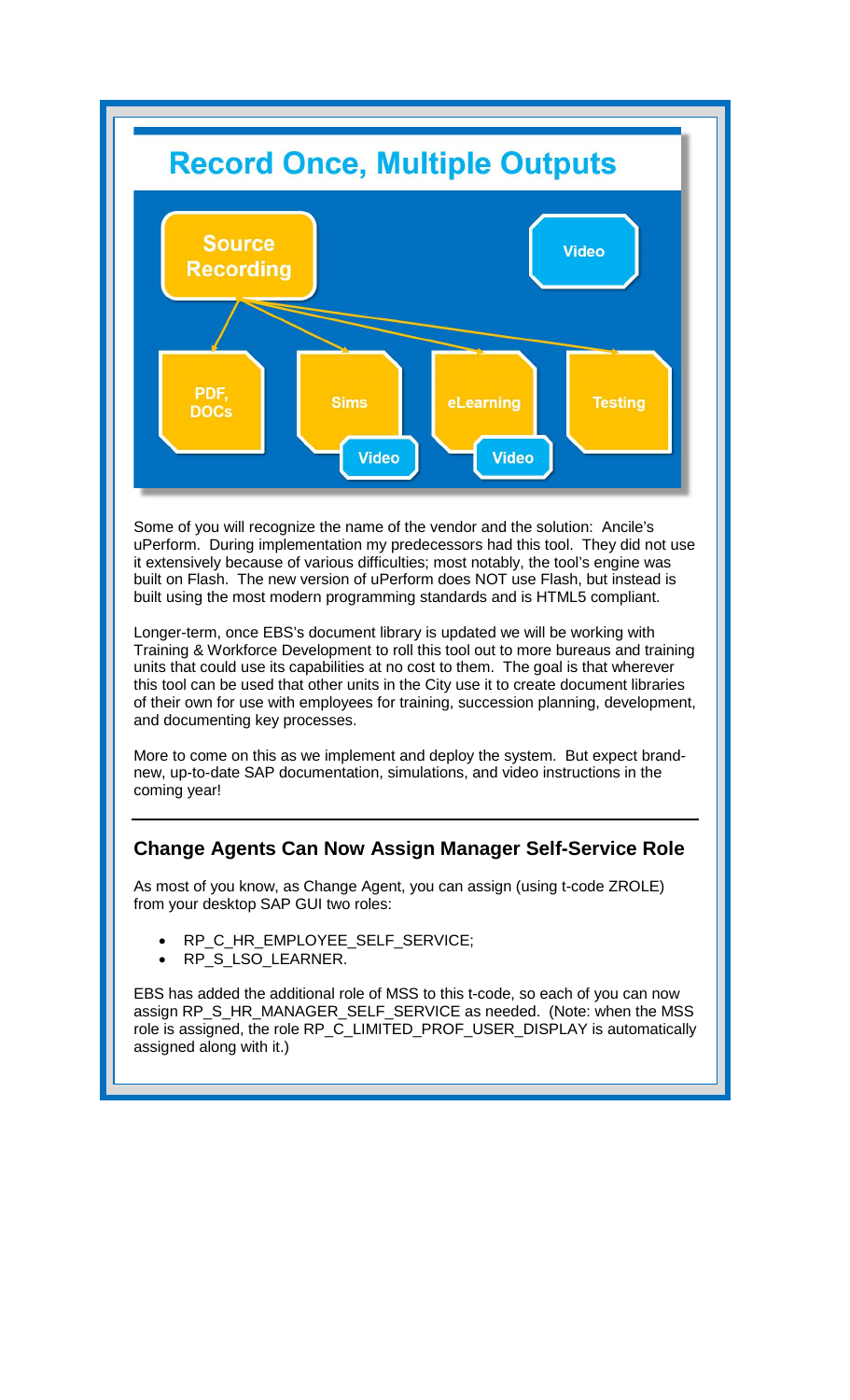| <b>Maintain roles in positions</b><br>1003511<br>Personnel no.<br>Incident<br>$\overline{\mathbf{v}}$<br>Notify User<br>飝<br><b>Delete Roles</b><br>Assign roles<br>Select roles to assign.<br>Select roles to remove.<br><b>B</b> Role<br>From Date To Date<br>Ð<br><b>ANVIE</b><br>RP C PNF BUREAU APPROVER<br>4/30/2013 12/31/999<br>RP S LSO LEARNER<br>RP C PNF BUREAU OM INITIATOR<br>RP C HR EMPLOYEE SELF SERVICE<br>7/13/2016 12/31/999<br>RP C PNF BUREAU PA INITIATOR<br>RP C LIMITED PROF USER DISPLAY<br>5/02/2017 12/31/999<br>RP_C_PNF_BUR_OM_PA_INITIATOR<br>RP S HR MANAGER SELF SERVICE<br>5/02/2017 12/31/999<br>RP C PNF HR BUSINESS PARTNER<br>RP C PNF HR BUSINESS SERVICES<br>RP_D_MM_BUREAU_BUYER_COP1<br>$\blacksquare$<br>$\leftarrow$<br>$\frac{2\pi\lambda}{2\pi\lambda}$<br>RP D MM BUREAU BUYER ES00<br>Additional roles.<br>RP D MM BUREAU BUYER MF00<br>RP_S_HR_ESS_TIME_REQUEST 06/05/2013 12/31/9999<br>RP D MM BUREAU BUYER PK00<br>RP D MM BUREAU BUYER TR00<br>RP D MM BUREAU BUYER WA00<br>RP D MM GOODS RECEIVER COP1<br>4 P<br>$\leftarrow$<br>$^{+11}_{-111}$<br>RP D MM GOODS RECEIVER ES00<br>Role(s) assigned to position 40004830<br>Personnel No. : 01003511<br>: Johnie Smith<br>Name<br>$\leftarrow$<br>$\frac{d+2}{d+2}$ | ⊘<br>۳                                        | « BIQQ @ I & M M I & D D D I FI D I O T |  |
|---------------------------------------------------------------------------------------------------------------------------------------------------------------------------------------------------------------------------------------------------------------------------------------------------------------------------------------------------------------------------------------------------------------------------------------------------------------------------------------------------------------------------------------------------------------------------------------------------------------------------------------------------------------------------------------------------------------------------------------------------------------------------------------------------------------------------------------------------------------------------------------------------------------------------------------------------------------------------------------------------------------------------------------------------------------------------------------------------------------------------------------------------------------------------------------------------------------------------------------------------------------------------|-----------------------------------------------|-----------------------------------------|--|
|                                                                                                                                                                                                                                                                                                                                                                                                                                                                                                                                                                                                                                                                                                                                                                                                                                                                                                                                                                                                                                                                                                                                                                                                                                                                           |                                               |                                         |  |
|                                                                                                                                                                                                                                                                                                                                                                                                                                                                                                                                                                                                                                                                                                                                                                                                                                                                                                                                                                                                                                                                                                                                                                                                                                                                           |                                               |                                         |  |
|                                                                                                                                                                                                                                                                                                                                                                                                                                                                                                                                                                                                                                                                                                                                                                                                                                                                                                                                                                                                                                                                                                                                                                                                                                                                           | $\frac{1}{2}$ $\frac{1}{2}$ SOD $\frac{2}{2}$ |                                         |  |
|                                                                                                                                                                                                                                                                                                                                                                                                                                                                                                                                                                                                                                                                                                                                                                                                                                                                                                                                                                                                                                                                                                                                                                                                                                                                           |                                               |                                         |  |
|                                                                                                                                                                                                                                                                                                                                                                                                                                                                                                                                                                                                                                                                                                                                                                                                                                                                                                                                                                                                                                                                                                                                                                                                                                                                           | Position                                      |                                         |  |
|                                                                                                                                                                                                                                                                                                                                                                                                                                                                                                                                                                                                                                                                                                                                                                                                                                                                                                                                                                                                                                                                                                                                                                                                                                                                           |                                               |                                         |  |
|                                                                                                                                                                                                                                                                                                                                                                                                                                                                                                                                                                                                                                                                                                                                                                                                                                                                                                                                                                                                                                                                                                                                                                                                                                                                           | 匬                                             |                                         |  |
|                                                                                                                                                                                                                                                                                                                                                                                                                                                                                                                                                                                                                                                                                                                                                                                                                                                                                                                                                                                                                                                                                                                                                                                                                                                                           |                                               |                                         |  |
|                                                                                                                                                                                                                                                                                                                                                                                                                                                                                                                                                                                                                                                                                                                                                                                                                                                                                                                                                                                                                                                                                                                                                                                                                                                                           |                                               |                                         |  |
|                                                                                                                                                                                                                                                                                                                                                                                                                                                                                                                                                                                                                                                                                                                                                                                                                                                                                                                                                                                                                                                                                                                                                                                                                                                                           |                                               |                                         |  |
|                                                                                                                                                                                                                                                                                                                                                                                                                                                                                                                                                                                                                                                                                                                                                                                                                                                                                                                                                                                                                                                                                                                                                                                                                                                                           |                                               |                                         |  |
|                                                                                                                                                                                                                                                                                                                                                                                                                                                                                                                                                                                                                                                                                                                                                                                                                                                                                                                                                                                                                                                                                                                                                                                                                                                                           |                                               |                                         |  |
|                                                                                                                                                                                                                                                                                                                                                                                                                                                                                                                                                                                                                                                                                                                                                                                                                                                                                                                                                                                                                                                                                                                                                                                                                                                                           |                                               |                                         |  |
|                                                                                                                                                                                                                                                                                                                                                                                                                                                                                                                                                                                                                                                                                                                                                                                                                                                                                                                                                                                                                                                                                                                                                                                                                                                                           |                                               |                                         |  |
|                                                                                                                                                                                                                                                                                                                                                                                                                                                                                                                                                                                                                                                                                                                                                                                                                                                                                                                                                                                                                                                                                                                                                                                                                                                                           |                                               |                                         |  |
|                                                                                                                                                                                                                                                                                                                                                                                                                                                                                                                                                                                                                                                                                                                                                                                                                                                                                                                                                                                                                                                                                                                                                                                                                                                                           |                                               |                                         |  |
|                                                                                                                                                                                                                                                                                                                                                                                                                                                                                                                                                                                                                                                                                                                                                                                                                                                                                                                                                                                                                                                                                                                                                                                                                                                                           |                                               |                                         |  |
|                                                                                                                                                                                                                                                                                                                                                                                                                                                                                                                                                                                                                                                                                                                                                                                                                                                                                                                                                                                                                                                                                                                                                                                                                                                                           |                                               |                                         |  |
|                                                                                                                                                                                                                                                                                                                                                                                                                                                                                                                                                                                                                                                                                                                                                                                                                                                                                                                                                                                                                                                                                                                                                                                                                                                                           |                                               |                                         |  |
|                                                                                                                                                                                                                                                                                                                                                                                                                                                                                                                                                                                                                                                                                                                                                                                                                                                                                                                                                                                                                                                                                                                                                                                                                                                                           |                                               |                                         |  |
|                                                                                                                                                                                                                                                                                                                                                                                                                                                                                                                                                                                                                                                                                                                                                                                                                                                                                                                                                                                                                                                                                                                                                                                                                                                                           |                                               |                                         |  |
|                                                                                                                                                                                                                                                                                                                                                                                                                                                                                                                                                                                                                                                                                                                                                                                                                                                                                                                                                                                                                                                                                                                                                                                                                                                                           |                                               |                                         |  |
|                                                                                                                                                                                                                                                                                                                                                                                                                                                                                                                                                                                                                                                                                                                                                                                                                                                                                                                                                                                                                                                                                                                                                                                                                                                                           |                                               |                                         |  |
|                                                                                                                                                                                                                                                                                                                                                                                                                                                                                                                                                                                                                                                                                                                                                                                                                                                                                                                                                                                                                                                                                                                                                                                                                                                                           |                                               |                                         |  |

If, by chance, you cannot access ZROLE in your SAP GUI contact Charlie Dudley directly to get the role assigned to your position. All Change Agents should have access to Change Agent ZROLE.

All of this is documented in an update to the [Change Agent guide.](https://www.portlandoregon.gov/cao/article/545331)

## **Staff News**

### **Satish Nath, EBS Manager Departs**

Satish Nath announced that he will leave City service on August 31<sup>st</sup>. Satish has accomplished much since his hire. Under his leadership, the EBS team fixed the time module's time schemas, eliminated the need for ongoing consultant services, worked with OMF to deliver the Comprehensive Annual Financial Report (CAFR) on time in 2014, and increased the skills of the City's EBS staff through training and certification programs to name just a few achievements. His knowledge of SAP contracting, the SAP system, project management, and process modeling enabled EBS to accomplish these things and more, all to the benefit of the City. The City's SAP is now well-positioned to build on this progress.

Satish is well-respected by the team and will be sorely missed.

The technical manager, Diana Allen, will be taking over as Interim SAP Manager. So if you needed to reach out to Satish for an SAP need or project, please direct your communications to Diana.

**Online Resources: Change Agents**